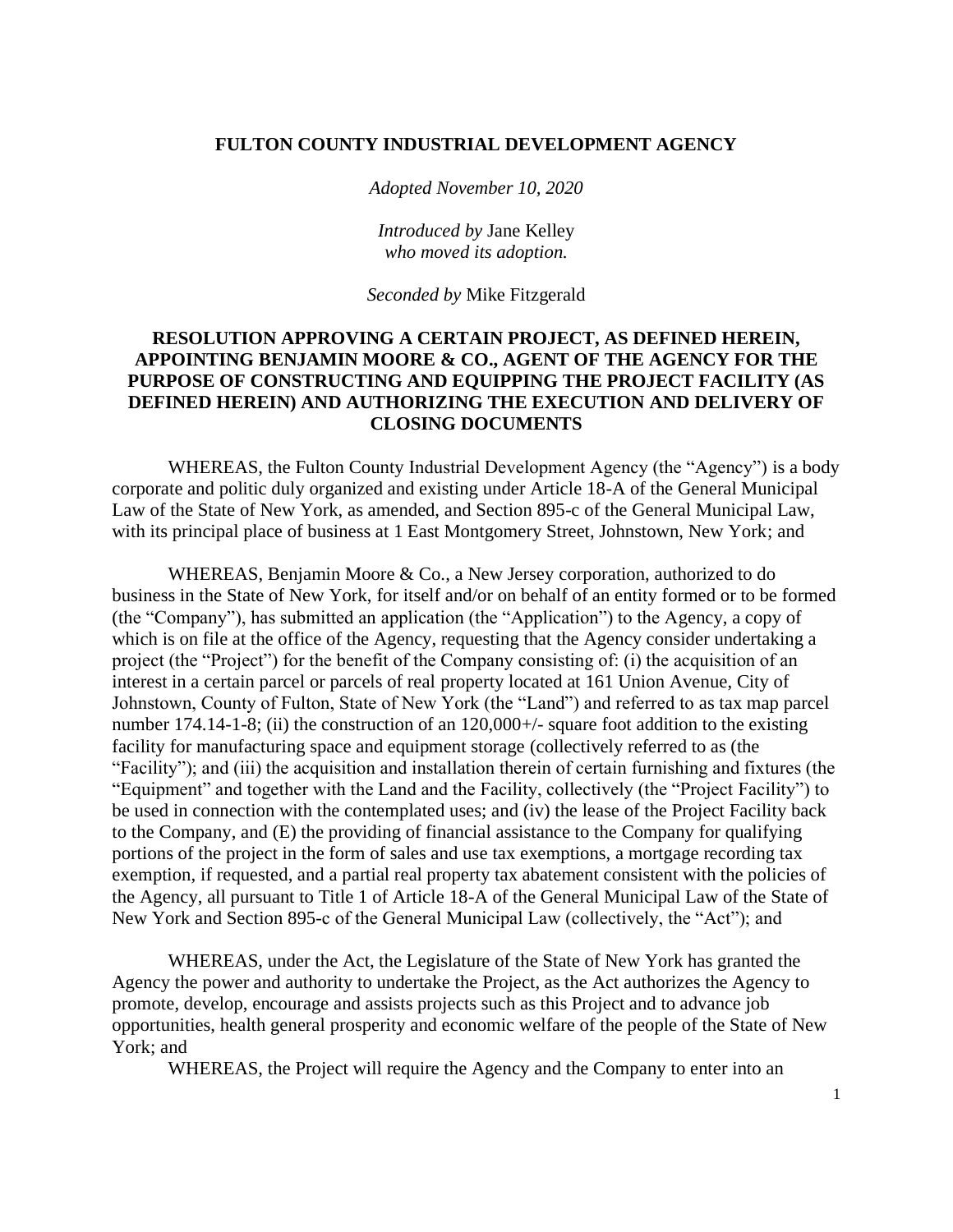agreement whereby the Company will acquire, by lease, and construct the Project Facility and the Agency will lease the Project Facility to the Company; and

WHEREAS, the Company will agree to indemnify the Agency against certain losses, claims, expenses, damages and liabilities which may arise in connection with the transactions contemplated by the lease of the Facility; and

WHEREAS, a lease agreement (the "Lease Agreement") with respect to the Project, along with certain financing documents, will be executed by and between the Company and the Agency; and

WHEREAS, the Agency is a state agency under Section 8-0105 of the Environmental Conservation Law of the State of New York and the Project is an action under Article 8 of said law (Article 8 hereinafter being referred to as the "State Environmental Quality Review Act" or "SEQRA") and under 6 NYCRR Part 617,  $\S$ § 617.2(b) and 617.3(g); and

WHEREAS, the Company has submitted to the Agency, and the Agency has reviewed information needed to determine whether or not the Project will have a significant impact on the environment; and

WHEREAS, the acquisition, construction and installation of the Project Facility has not been commenced, and the Agency has not yet authorized the Project; and

WHEREAS, the Agency conducted a public hearing on October 27, 2020 pursuant to Article 18-A of the Act before taking official action relating to the Project.

## NOW, THEREFORE, BE IT RESOLVED:

SECTION 1. Findings. The Agency has reviewed the application to determine compliance with the requirements of the Act and based on the representations of the Company to the Agency in said application and elsewhere, the Agency hereby makes the following findings and determinations with respect to the Project:

(A) The Agency has been vested with all powers necessary and convenient to carry out and effectuate the purposes of the Act and to exercise all powers granted to it under the Act;

(B) The Project constitutes a "project", as that quoted term is defined in the Act;

(C) The acquisition, construction and installation of the Facility and the lease of the Facility to the Company (i) will promote and maintain the job opportunities, health, general prosperity and economic welfare of the citizens of the State of New York and the County of Fulton, and (ii) will not result in the removal of an industrial or manufacturing plant of the Company from one area of the State to another area of the State; nor will the completion of the Project result in the abandonment of one or more plants or facilities of the Company or any other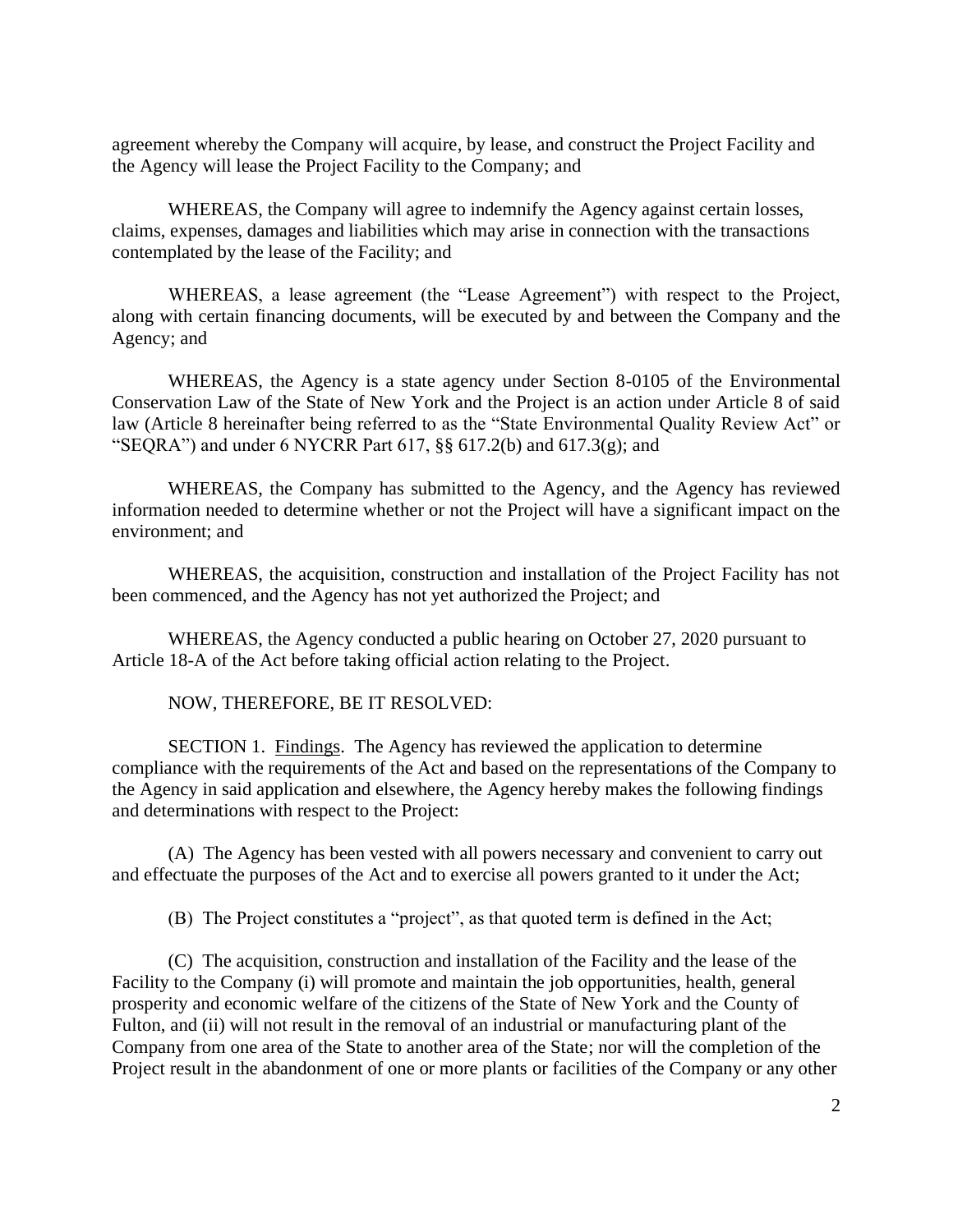proposed occupant of the Facility located within the State of New York; and

(D) The location of the site of the Project is acceptable to the Agency;

(E) The Facility is not known by the Agency to be in material violation of the local zoning laws and planning regulations of the City of Johnstown and all regional and local land use plans for the area in which the Facility shall be located;

(F) The Facility and the operations of the Company are not known by the Agency to cause or result in the violation of the health, labor, environmental or other laws of the United States of America, the State of New York, the County of Fulton or the City of Johnstown; and

(G) The Project is a "Type I Action" under SEQRA for which the Fulton County Industrial Development Agency (the "Agency") has acted as lead agency. On or about November 10, 2020, the Agency thoroughly reviewed the Project Site Plan Application to the City of Johnstown, the environmental assessment form submitted on behalf of the Company and the related supporting information presented to the Agency within the Company's Application for Assistance in order to determine whether the Project might have any potential significant adverse impacts upon the environment and issued its Negative Declaration. In doing so, the Agency satisfied the requirements of Part 617 of Title 6 of the New York Code of Rules and Regulations and no further SEQRA review is required for the Project; and

(H) The completion of the Project will not result in the removal of a commercial, industrial or manufacturing plant of the Company from one area of the State of New York to another area of the State of New York. Further, the completion of the Project will not result in any loss of jobs and all existing jobs will be retained nor will the completion of the Project result in the abandonment of one or more plants or facilities of the Company or any other proposed occupant of the Facility located within the State of New York; and

(I) The Agency further determines that the Project consists of a private investment estimated at \$17,750,000 and the Agency hereby determines this to be a Material Term, as defined in the Agency's Recapture of Benefits Policy, as amended from time to time, for the purposes of monitoring in accordance with the policies and procedures of the Agency; and

(J) Undertaking the Project will lead to the retention of one hundred thirty three (133) full time equivalent job opportunities and the creation of ten (10) full time equivalent job opportunities for the inhabitants of Fulton County and in the State of New York, the Agency hereby determines this to be a Material Term, as defined in the Agency's Recapture of Benefits Policy, as amended from time to time, in its determination to approve the Project and will require the Company to annually report its job numbers as required by law; and

(K) The Agency determines that it is in the public interest for the Agency to undertake the Project on behalf of the Company.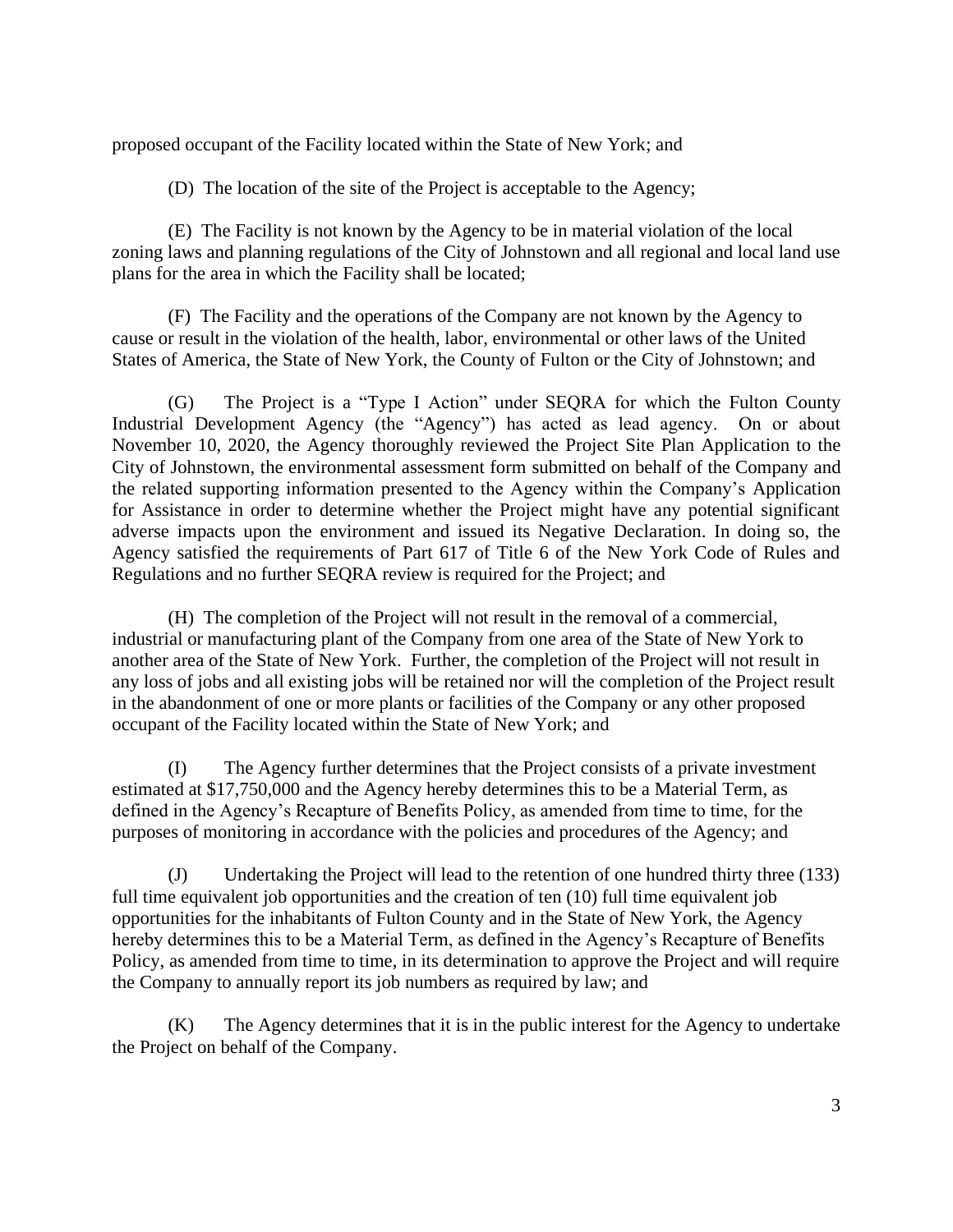## SECTION 2. Description of Project.

(A) enter into, execute and deliver the a lease agreement from the Company to the Agency and the Lease Agreement with the Company for the Project Facility contingent upon the receipt of site plan approval of the City of Johnstown Planning Board and subject to the review and approval of said documents by the Chairman and counsel to the Agency; and

(B) execute and deliver all other certificates and documents subject to the review and approval of said documents by the Chairman and counsel to the Agency.

The Company shall complete the Project by June 30, 2023 (the "Completion Date"). Unless an extension is granted by the Agency, the failure of the Company to complete the Project by the Completion Date shall be considered a "significant change in the use of the facility" as set forth in the Agency's Recapture of Benefits Policy, as amended from time to time.

SECTION 3. Company Appointed Agent of Agency.

- (A) The Company is hereby appointed the true and lawful agent of the Agency to:
- (1) construct and install the Project Facility;
- (2) make, execute, acknowledge, and deliver all contracts, orders, receipts, instructions, and writings needed to complete the Project; and
- (3) do all other things requisite and proper for the completion of the Project.

(B) The Company is authorized to proceed with the acquisition, construction and installation of the Project Facility, subject to receiving any and all appropriate municipal approvals needed prior to commencement of construction, and to advance such funds as may be necessary to accomplish these goals.

(C) The Company is also authorized to appoint third party agents to undertake the Project and thereby make available to such third party agents an exemption from New York State sales and use taxes in connection with undertaking the Project. This provision is subject to the Company entering into an Agent Agreement with the Agency.

(D) The Agency hereby approves of the execution of an Agent Agreement authorizing exemptions from the sales and use taxes for purchases and rentals related to the undertaking of the project in an amount not to exceed Seven Hundred Twenty Thousand Dollars (\$720,000.00), based on eligible project costs of Nine Million Dollars (\$9,000,000.00), which exemption will expire on June 30, 2023.

(E) The Agency hereby approves of the Agent Agreement, a copy of which is incorporated herein by reference, with the Company which shall be subject to the termination and recapture of benefits policy of the Agency.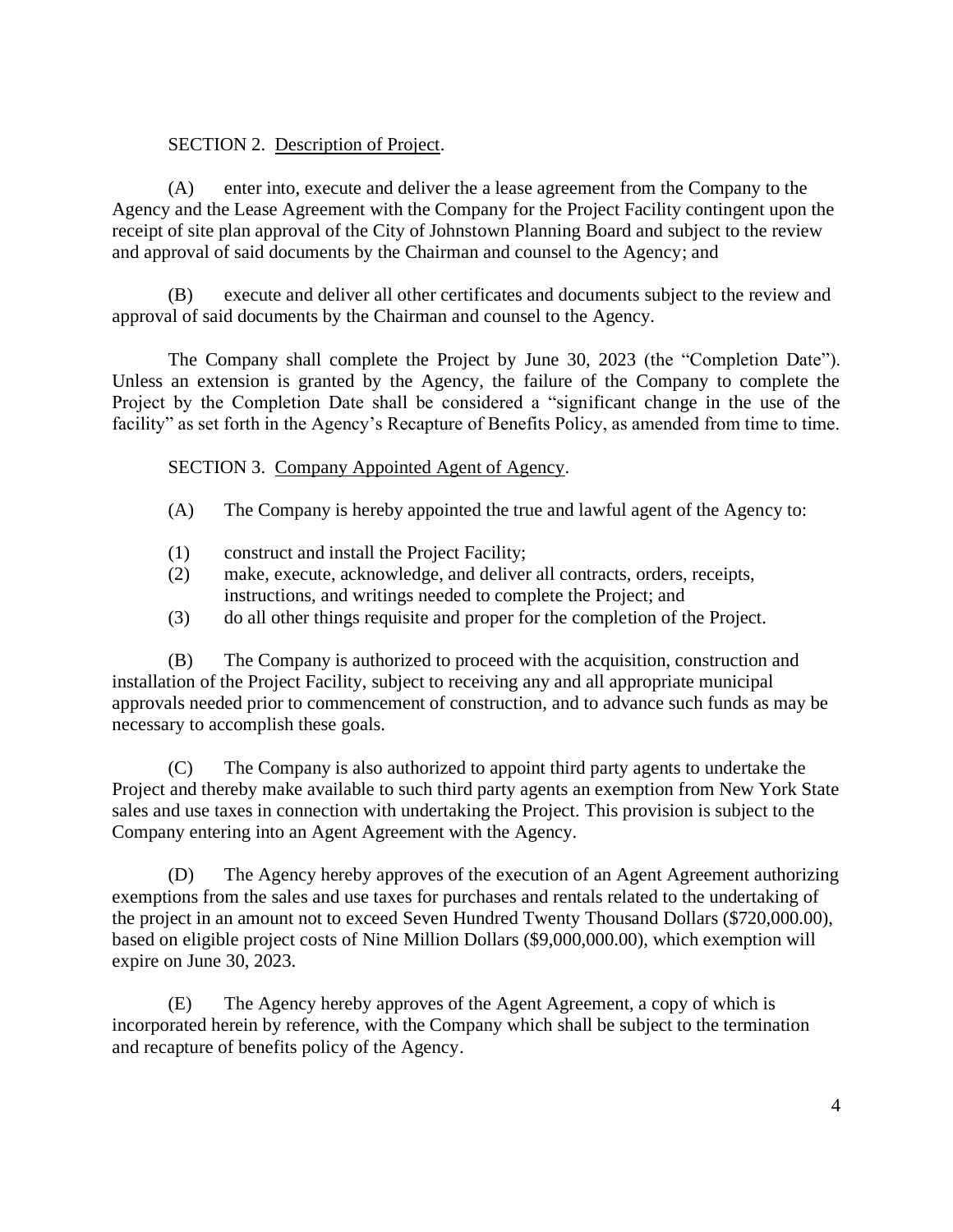SECTION 4. Payment in Lieu of Tax (PILOT) Agreement. The Agency's approval is subject to the Company entering into a PILOT Agreement with the Agency whereby the Company agrees to make payments in lieu of taxes in any given year as if the Company were the owner of the Project and not the Agency. The Agency's approval is also subject to the Company agreeing to the terms of the Agency's Recapture of Benefits Policy. The following PILOT schedule is consistent with the Agency's uniform policy is approved as follows:

The PILOT Agreement shall be for a term of ten (10) years. The PILOT payment schedule shall be as follows:

Year 1: Base Value plus 50% of increased assessed valuation attributable to improvements made to the Project Facility.

Year 2: Base Value plus 45% of increased assessed valuation attributable to improvements made to the Project Facility.

Year 3: Base Value plus 40% of increased assessed valuation attributable to improvements made to the Project Facility.

Year 4: Base Value plus 35% of increased assessed valuation attributable to improvements made to the Project Facility.

Year 5: Base Value plus 30% of increased assessed valuation attributable to improvements made to the Project Facility.

Year 6: Base Value plus 25% of increased assessed valuation attributable to improvements made to the Project Facility.

Year 7: Base Value plus 20% of increased assessed valuation attributable to improvements made to the Project Facility.

Year 8: Base Value plus 15% of increased assessed valuation attributable to improvements made to the Project Facility.

Year 9: Base Value plus 10% of increased assessed valuation attributable to improvements made to the Project Facility.

Year 10: Base Value plus 5% of increased assessed valuation attributable to improvements made to the Project Facility.

The Base Value for the City parcel shall be \$3,740,000.00

At all times, including during the term of the PILOT Agreement, the Company shall be responsible for the full payment of water and sewer assessments, as may be applicable and any other special district assessments.

The estimated minimum real property tax benefit during the term of the PILOT Agreement is One Hundred Ninety Thousand Dollars (\$190,000.00).

The substance and form of the Agreement for Payments in Lieu of Taxes is hereby approved, subject to approval as to content by the Chairman and the Agency's counsel.

SECTION 5. Administrative and Legal Fees. The Company will pay all costs incurred by the Agency, including but not limited to attorney's fees, which arise out of Company's Application for Financial Assistance, whether or not such assistance is ultimately issued. Agency's attorney's fees will be calculated at a time rate of \$275.00 per hour for attorney's time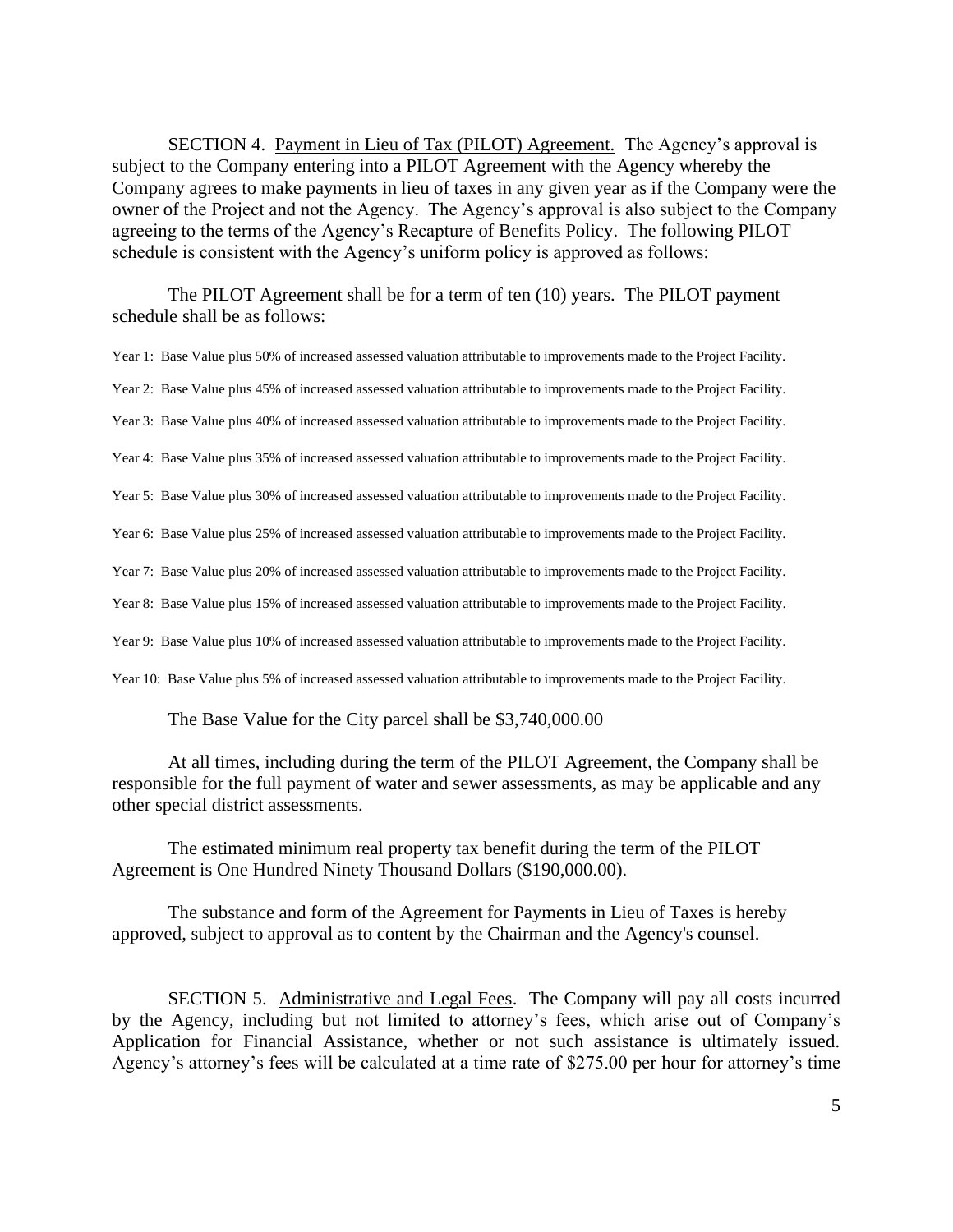and \$105.00 per hour for senior legal assistant's time, plus disbursements. Upon closing of all of the Project documents, the Company will pay to the Agency an administrative fee (the "Administrative Fee") of \$133,125.00 based upon an estimated Project cost of \$17,750,000.00 pursuant to the schedule set forth below and contained within the Company's Application for Financial Assistance:

| First \$10 Million of Project Costs: | $\frac{3}{4}$ of 1%  |
|--------------------------------------|----------------------|
| Next \$10 Million of Project Costs:  | $\frac{1}{2}$ of 1%  |
| Next \$10 Million of Project Costs:  | $\frac{1}{4}$ of 1 % |
| Above \$30 Million of Project Costs: | $1/8$ of $1\%$ .     |

Following the completion of the Project Facility, the Company shall confirm, in writing, the actual Project cost. In the event that the total Project cost exceeds the estimate provided herein, the Agency may require the payment of the difference that would otherwise be due pursuant to the above-schedule.

SECTION 6. Insurance. The Company shall deliver to the Agency a certificate of insurance, complying with the requirements as required by the Agency, and indicating that:

(a) The Company maintains insurance with respect to the Facility providing the coverage against the risks and for such amounts as are customarily insured against by businesses of like size and type, paying, as the same become due and payable, all premiums with respect thereto, and mandated by the Agency, including, but not necessarily limited to the following:

(i) Insurance protecting the interests of the Company and the Agency against loss or damage to the Project Facility by fire, lightning and other casualties normally insured against with a uniform standard extended coverage endorsement, such insurance at all times to be in an amount not less than the total cash replacement value of the Project Facility, as determined by a recognized appraiser or insurer selected by the Company; provided, however, that the Company may, insure all or a portion of the Project Facility under a blanket insurance policy or policies covering not only the Project Facility or portions thereof but other property. The parties agree that for purposes of this Project the Company will be responsible for providing builders risk insurance.

(ii) Workers' compensation insurance, disability benefits insurance, and each other form of insurance which the Company is required by law to provide, covering loss resulting from injury, sickness, disability or death of employees of the Company who are located at or assigned to the Project Facility and for all contractors and subcontracts.

(iii) Insurance protecting the Company and the Agency against loss or losses from liabilities imposed by law or assumed in any written contract and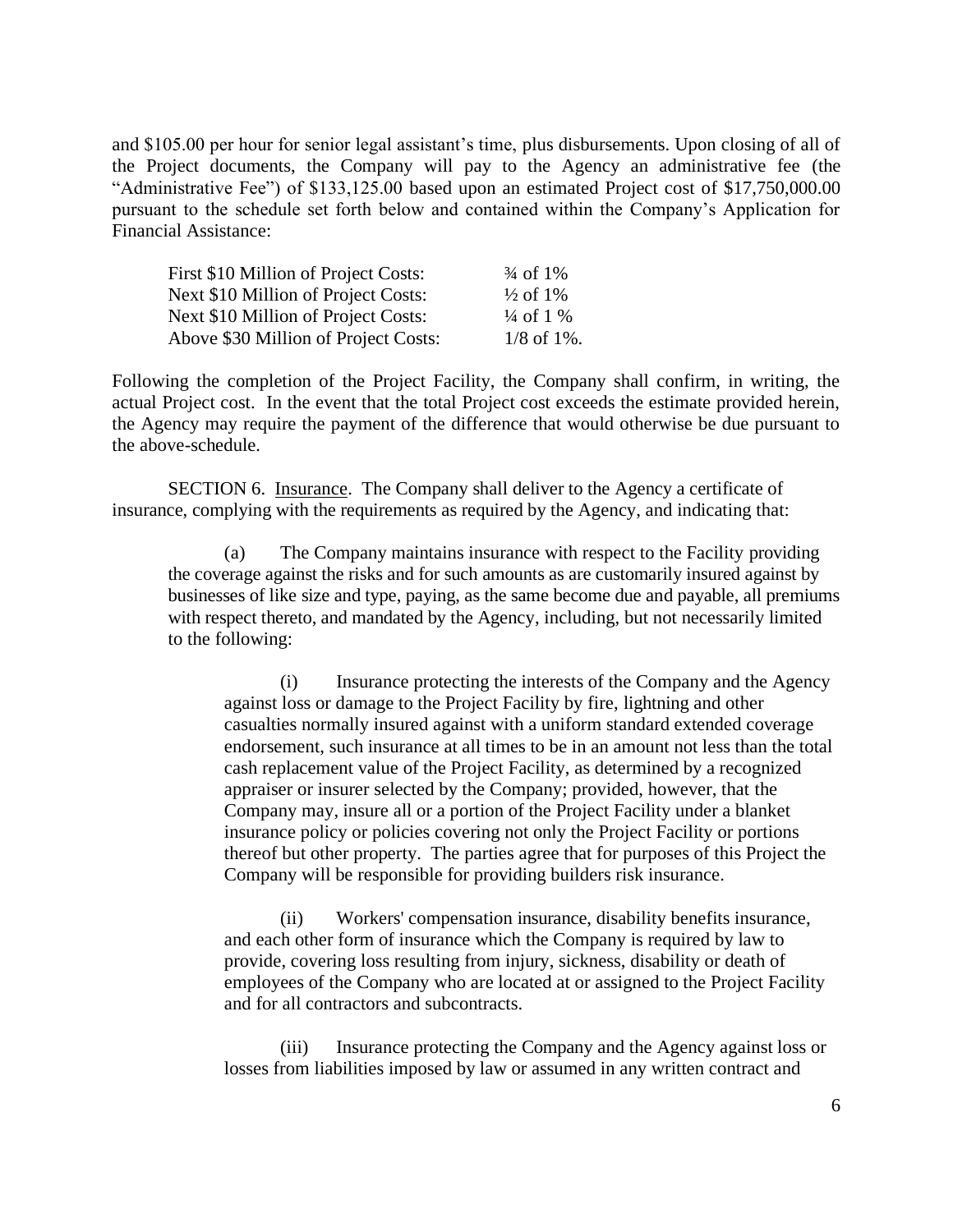arising from personal injury and death or damage to the Property of others caused by any accident or occurrence, with a single combined limit of not less than \$2,000,000.00 per accident or occurrence on account of personal injury, including death resulting therefrom, and damage to the Property of others, excluding liability imposed upon the Company by any applicable workers' compensation law; and a blanket excess liability policy in the amount not less than \$5,000,000.00 protecting the Company and the Agency against any loss or liability or damage for personal injury, death or Property damage.

(iv) If applicable and if it is determined that the Project Facility is located within an area identified by the Secretary of Housing and Urban Development as having special flood hazards, insurance against loss by floods in an amount not less than \$1,000,000.00 or to the maximum limit of coverage made available, whichever is less.

(v) Other insurance coverage required by any Governmental Authority in connection with any Requirement.

(b) all policies evidencing such insurance,

(i) name the Company and the Agency as insureds, as their interests may appear, and

(ii) provide for at least thirty (30) days' written notice to the Agency prior to cancellation, lapse, reduction in policy limits or material change in coverage thereof.

SECTION 7. Authorized Representatives. (A) The Chairman or the Vice Chairman is hereby authorized to execute and deliver any and all documents necessitated by this Resolution. If required, the signature of the Chairman or Vice Chairman shall be attested by the Secretary or Treasurer of the Agency (or Agency Counsel, in the absence of a Secretary/Treasurer) who, if required, shall affix a facsimile of the Agency's seal to documents required to be under seal. (B) On the advice of Counsel to the Agency, the Chairman or Vice Chairman shall make such reasonable changes to the documents as shall be required to promote and protect the Agency's interests with respect to the Project. All such changes shall be made prior to the closing.

SECTION 8. Approval of Company's Financing Documents. The substance and form of the Underlying Lease, the Lease Agreement, Project Agreement, Agent Agreement and accompanying NYS forms, and all other certificates or documents to be delivered or executed and delivered by the Agency (hereinafter collectively referred to as the "Closing Documents") are hereby approved, subject to approval as to content by the Chairman and the Agency's counsel.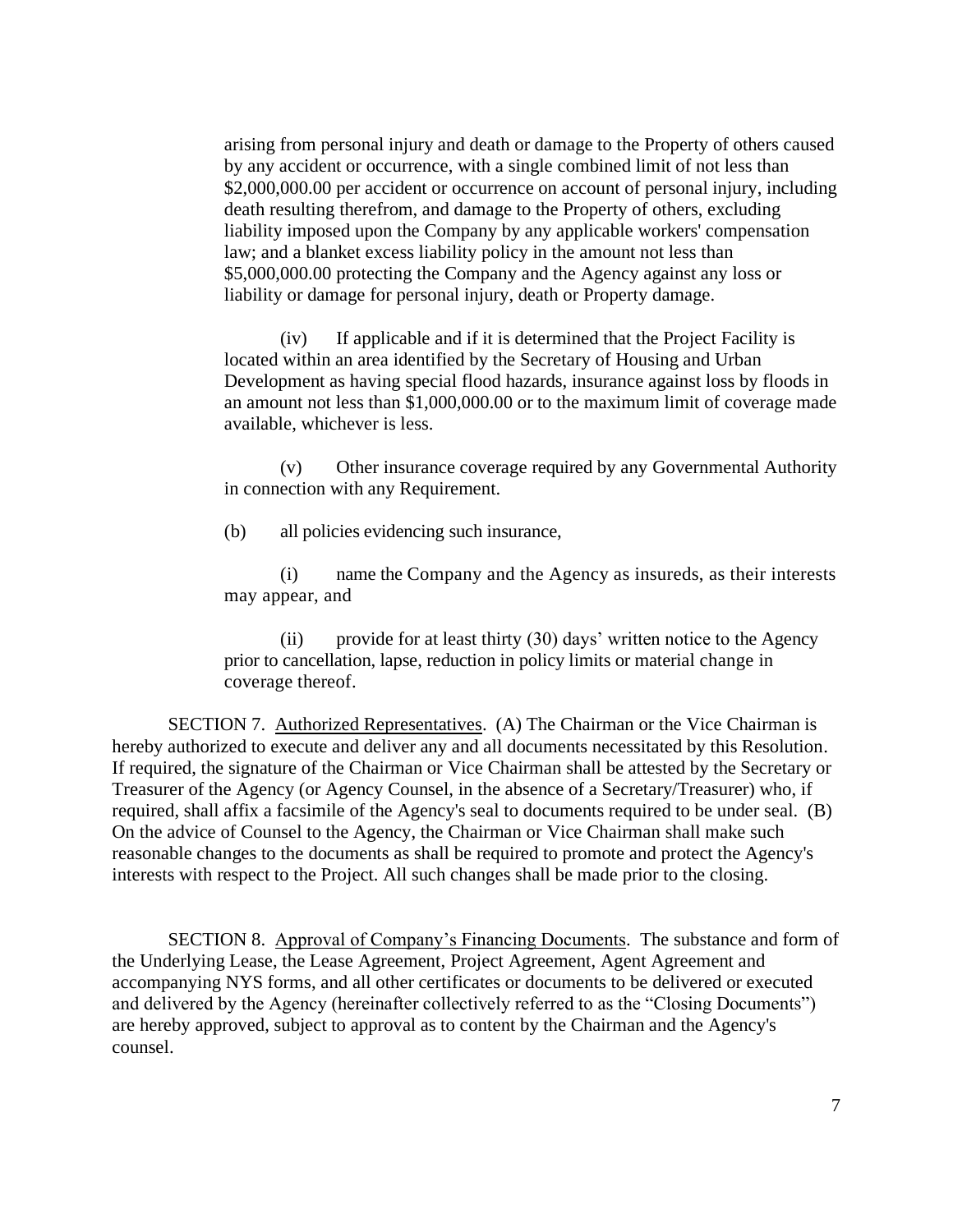SECTION 9. Authorized Representatives. (A) The Chairman or the Chief Executive Officer is hereby authorized to execute and deliver the Closing Documents. If required, the signature of the Chairman or Chief Executive Officer shall be attested by the Secretary or Treasurer of the Agency (or Agency Counsel, in the absence of a Secretary/Treasurer) who, if required, shall affix a facsimile of the Agency's seal to documents required to be under seal. (B) On the advice of Counsel to the Agency, the Chairman or Chief Executive Officer shall make such reasonable changes to the Closing Documents as shall be required to promote and protect the Agency's interests with respect to the Project. All such changes shall be made prior to the closing.

SECTION 10. Document Preparation. Counsel to the Agency is hereby authorized and directed to cooperate with counsel to the Company, as well as all other necessary parties in order to prepare the documents need to undertake the Project and to effectuate the provisions of this Resolution.

SECTION 11. Public Hearing. A public hearing for this Project was duly authorized and held on October 27, 2020 in accordance with the provisions of Article 18-A of the General Municipal Law.

SECTION 12. Further Assurance. The officers, employees and agents of the Agency are hereby authorized and directed to do all acts required by the provisions of the Closing Documents, and to execute and deliver all additional certificates, instruments and documents and to pay all fees, charges and expenses and do all other acts that may be necessary or proper to effectuate the purposes of this resolution. None of the members, officers, directors, employees or agents (except the Company) of the Agency, shall be personally liable under the other Closing Documents. The Chairman of the Agency is authorized to take such further action as shall be necessary to give effect to and implement this resolution.

SECTION 13. Filing of Documents. Originals of all Closing Documents for the Project shall be filed and maintained in the office of the Agency.

SECTION 14. Public Inspection. A copy of this resolution and a copy of the Company's Application for Assistance, together with all other application materials not protected under applicable Freedom of Information Laws, shall be placed on file in the office of the Agency. Such documents shall be available for public inspection during normal business hours.

SECTION 15. Effective Date. This resolution shall take effect immediately.

{Certification and Acknowledgement to Follow}